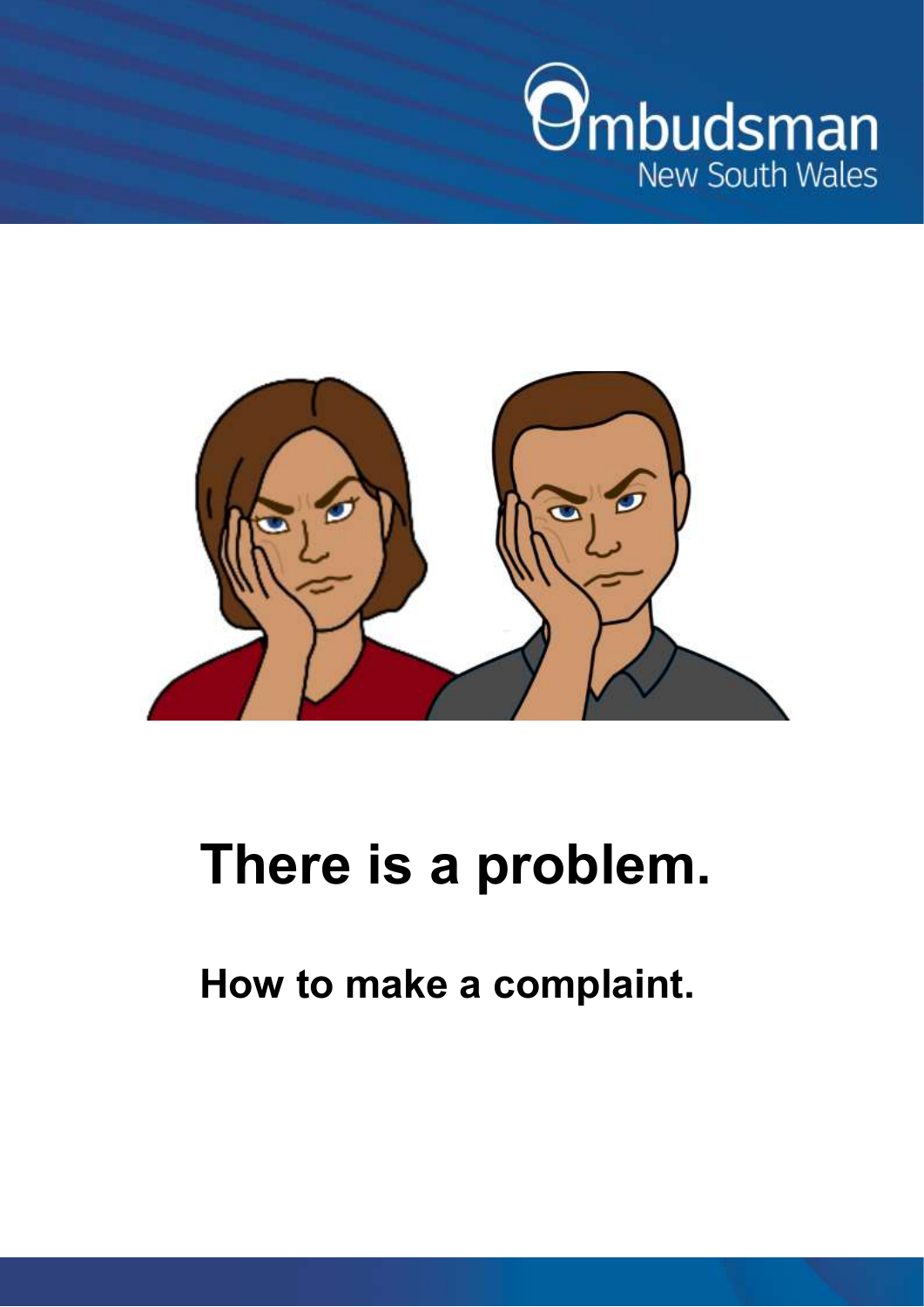

There is a problem.

You are **not** happy with a

- NSW government service
- NSW community service.



Like staff

- did **not** listen to you
- did **not** respect you



• talked to you in a way you

can **not** understand.



- did **not** give you time to talk
- talked to your support person only.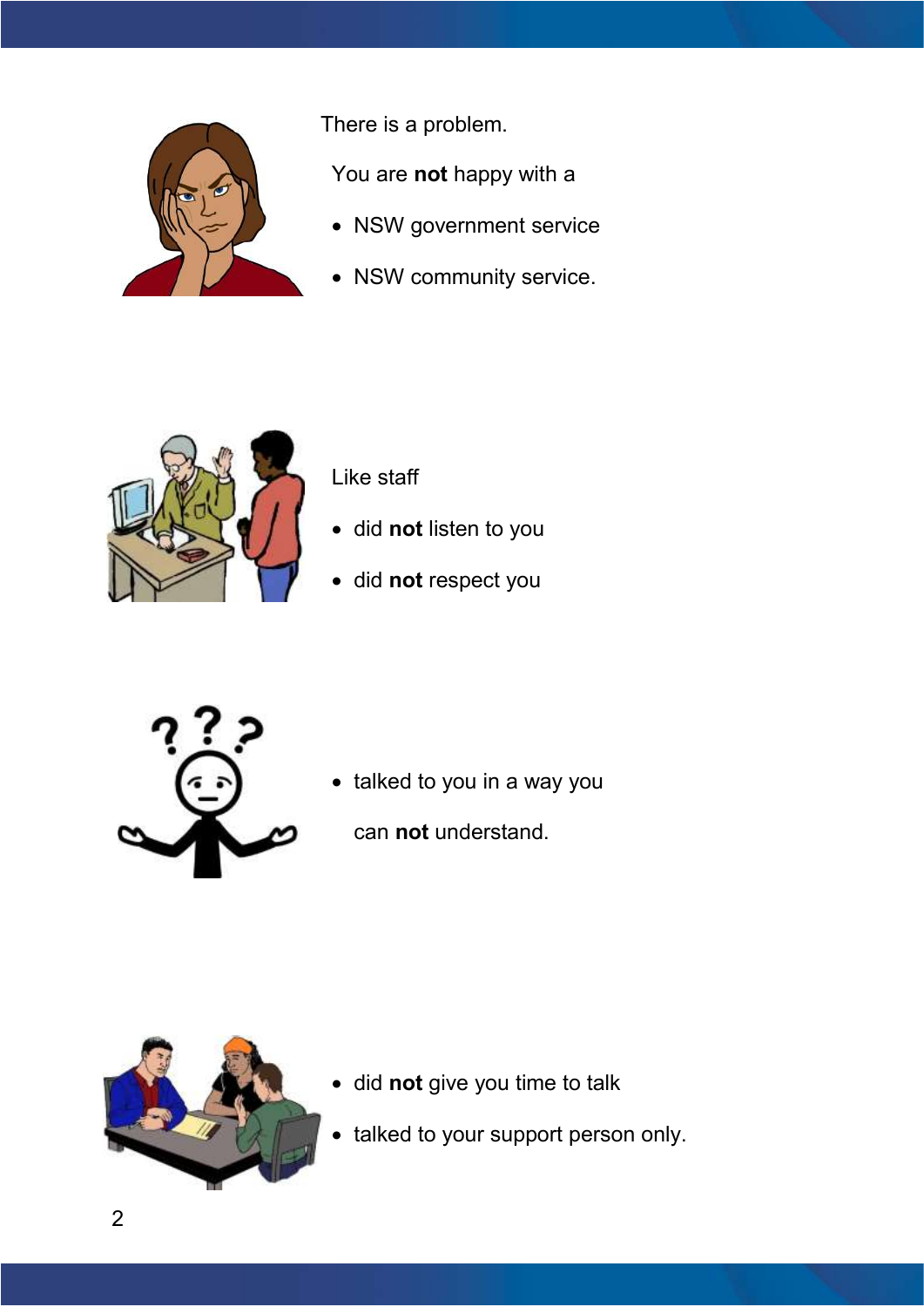

You tell the service about your problem.

**But**



You still have the problem.

You are **not** happy.



We may be able to help you.

We are the NSW Ombudsman.



You tell us your problem.

We call it a **complaint.**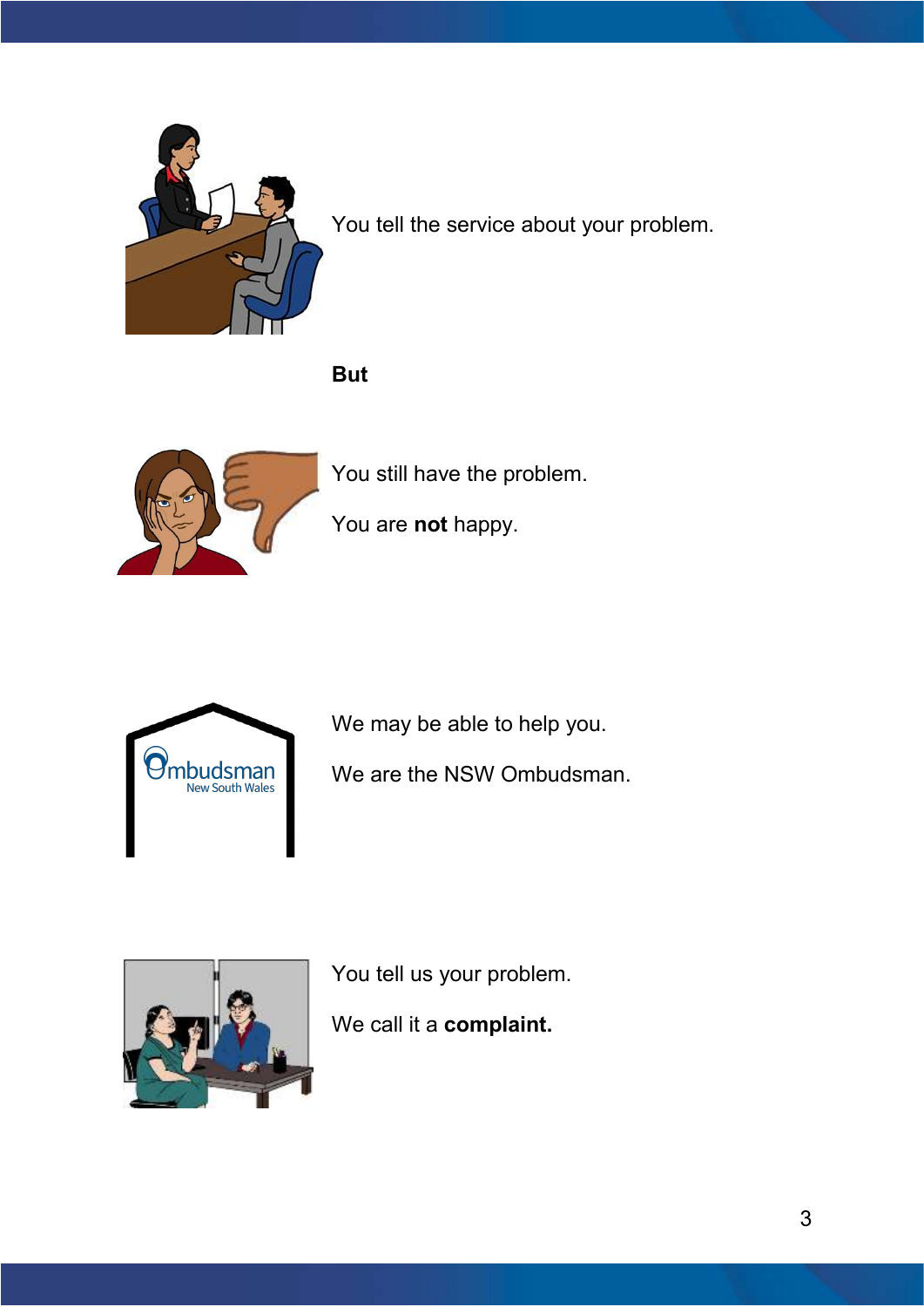

It is about a NSW government service. Like

- your school
- Transport NSW. It may be about
	- your bus
	- the train
	- your Opal card
- Service NSW.

#### **Or**



It is about a NSW community service. Like

- someone who helps when you do not have a home
- a boarding house
- someone who helps when a child can not live

at their home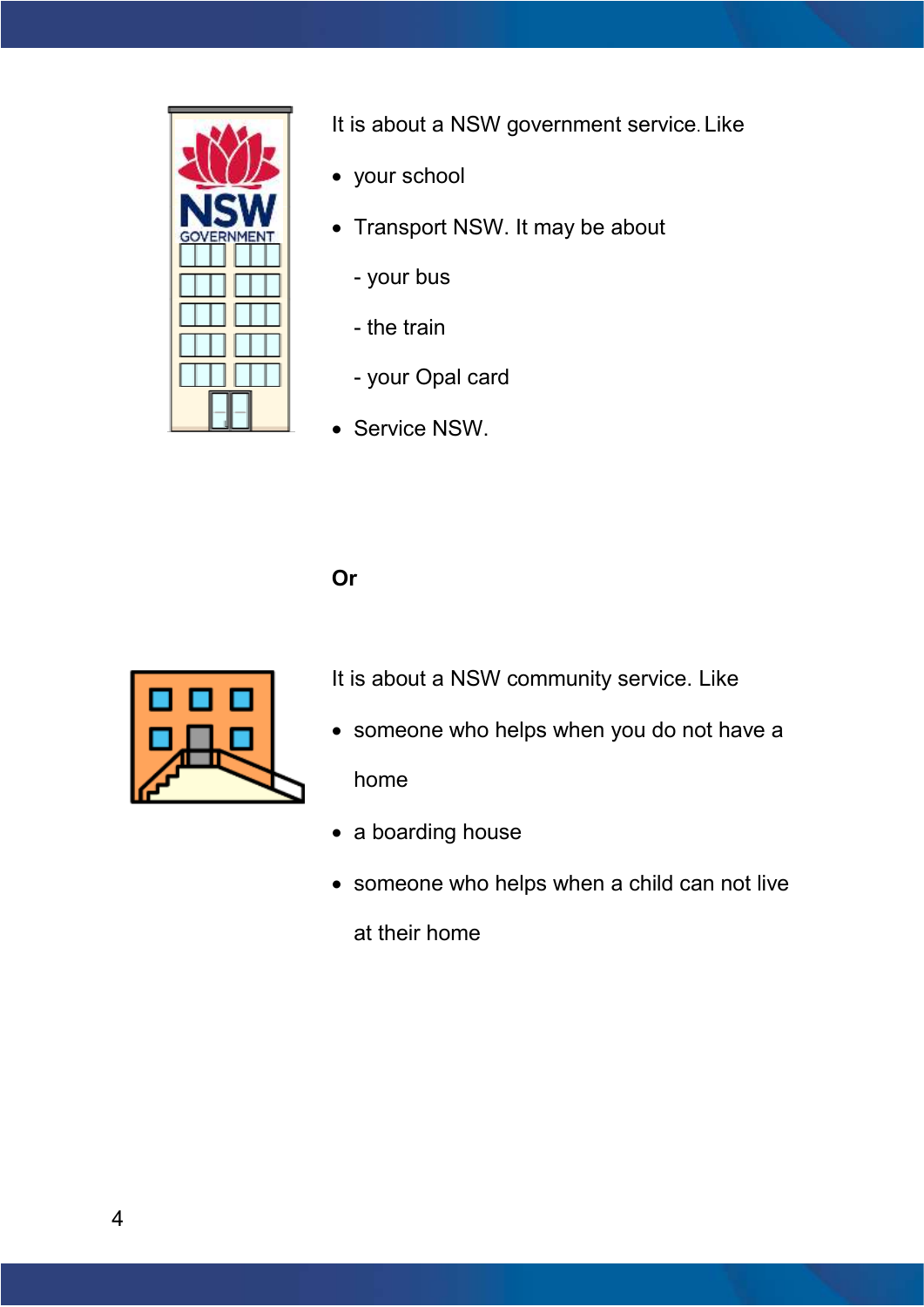

We can **not** help you all the time.



You are not sure we can help you.

That is OK.

You can ask us.

We may **not** be able to help you.

**But**



We will tell you where you can go for help.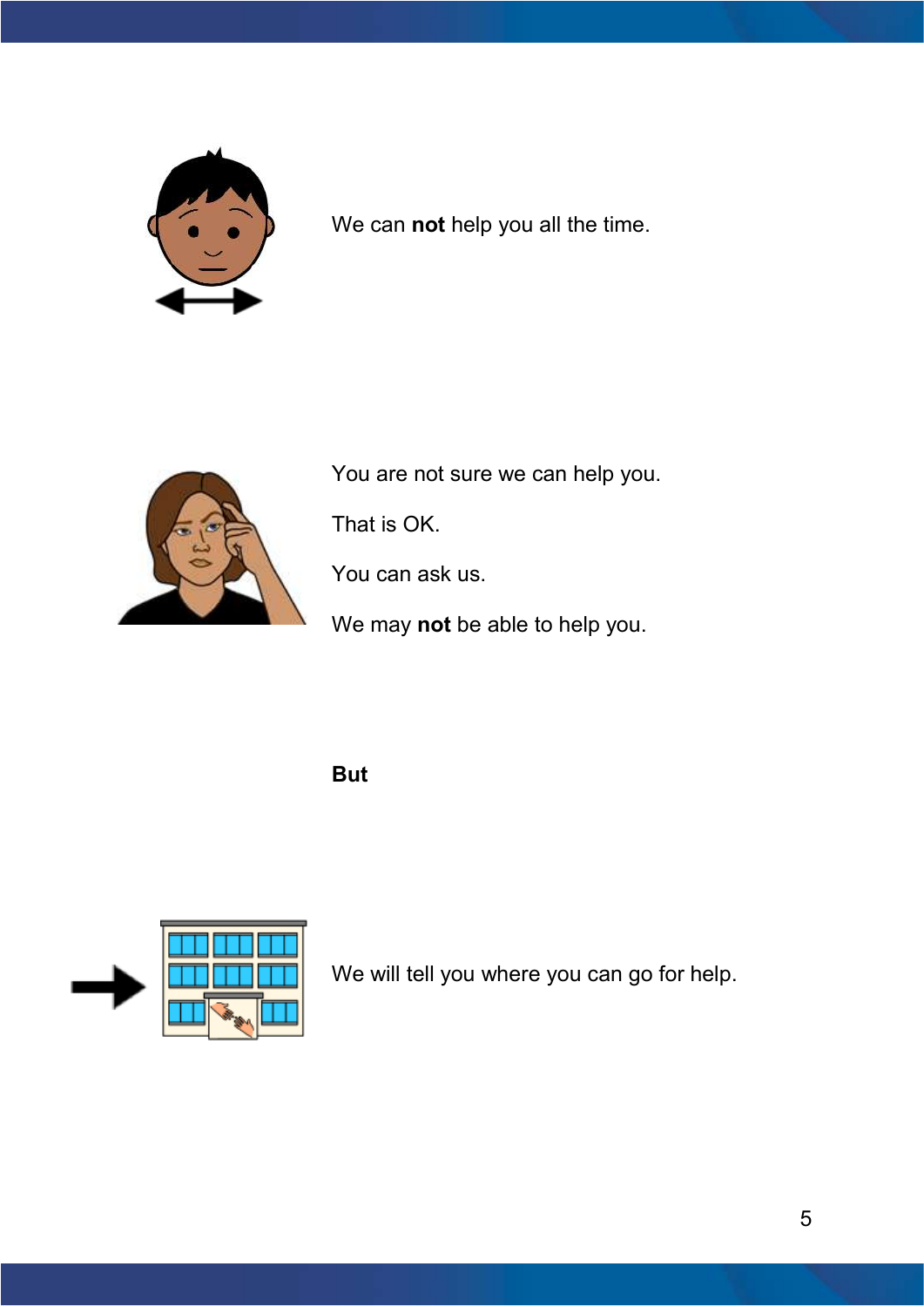

## **Who can make a complaint?**



You can make a complaint.

**Or**



You can ask some one else to do the complaint.

Like

- a person from your family
- a carer
- person you trust.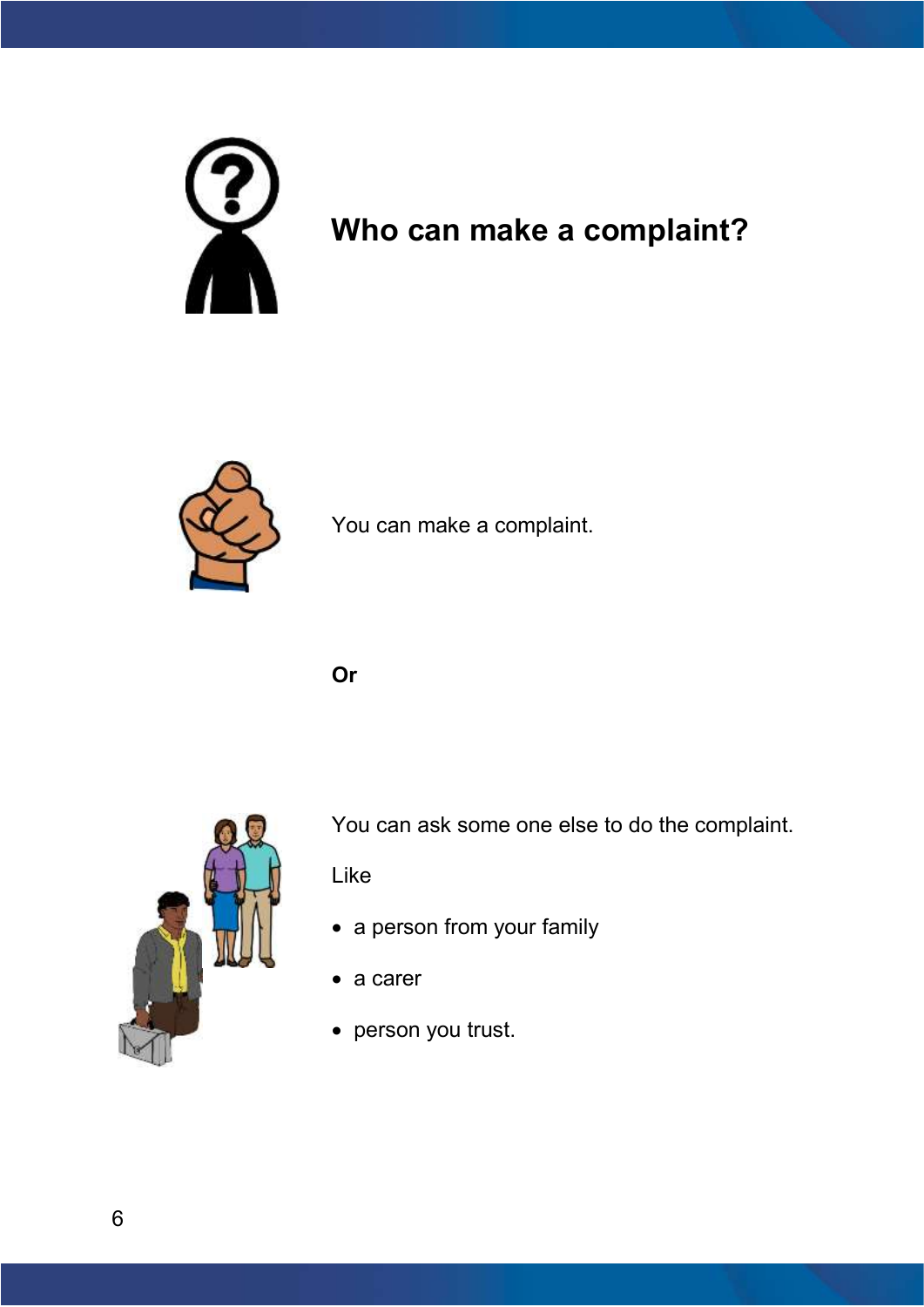

The NSW Ombudsman may ask you to sign a letter. We need to know you are OK with this.



It means yes.

Some one else can do the complaint for you.

You are OK with this.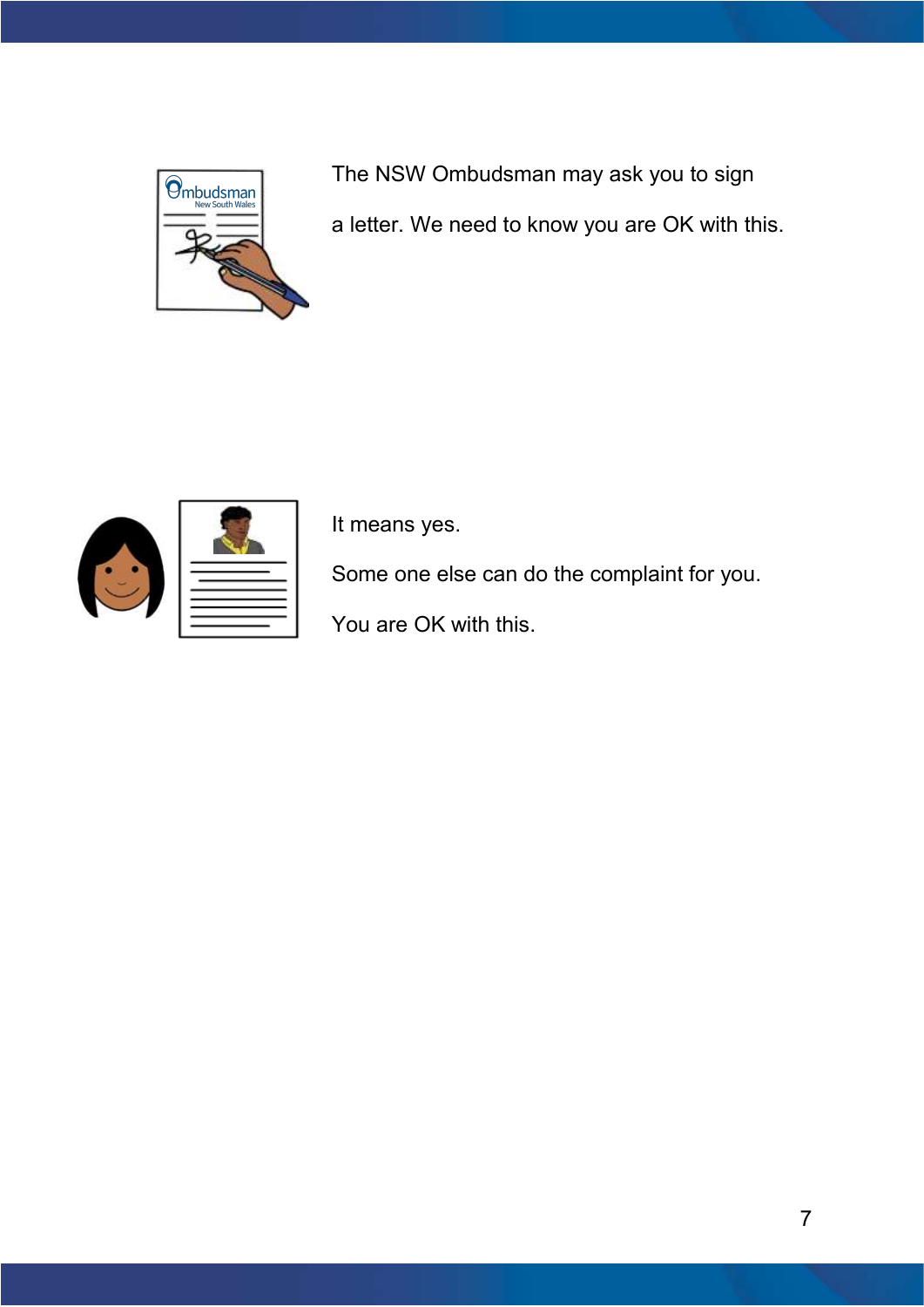

### **How do you make a complaint?**



Call 1800 451 524. Talk about your problem. Work out the next steps.



National Relay Service Call 1800 555 677. Ask them to call 1800 451 524.



Translator.

Call 131 450.

Ask them to call 1800 451 524.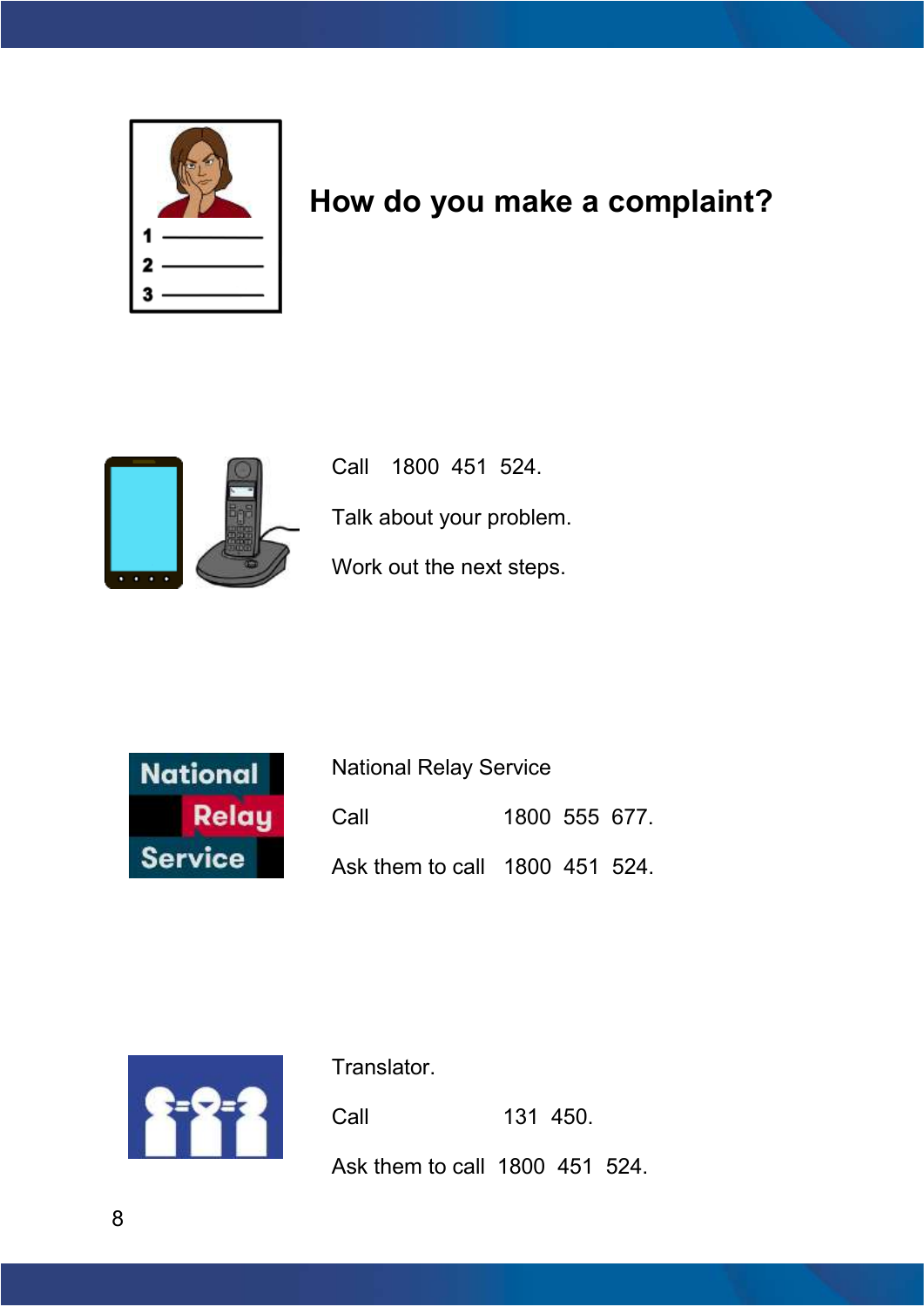

Ask for the Complaints form.

Ask for the Easy English form.



Do the questions.



Send to

NSW Ombudsman

- Level 24, 580 George street
- Sydney NSW 2000

**or**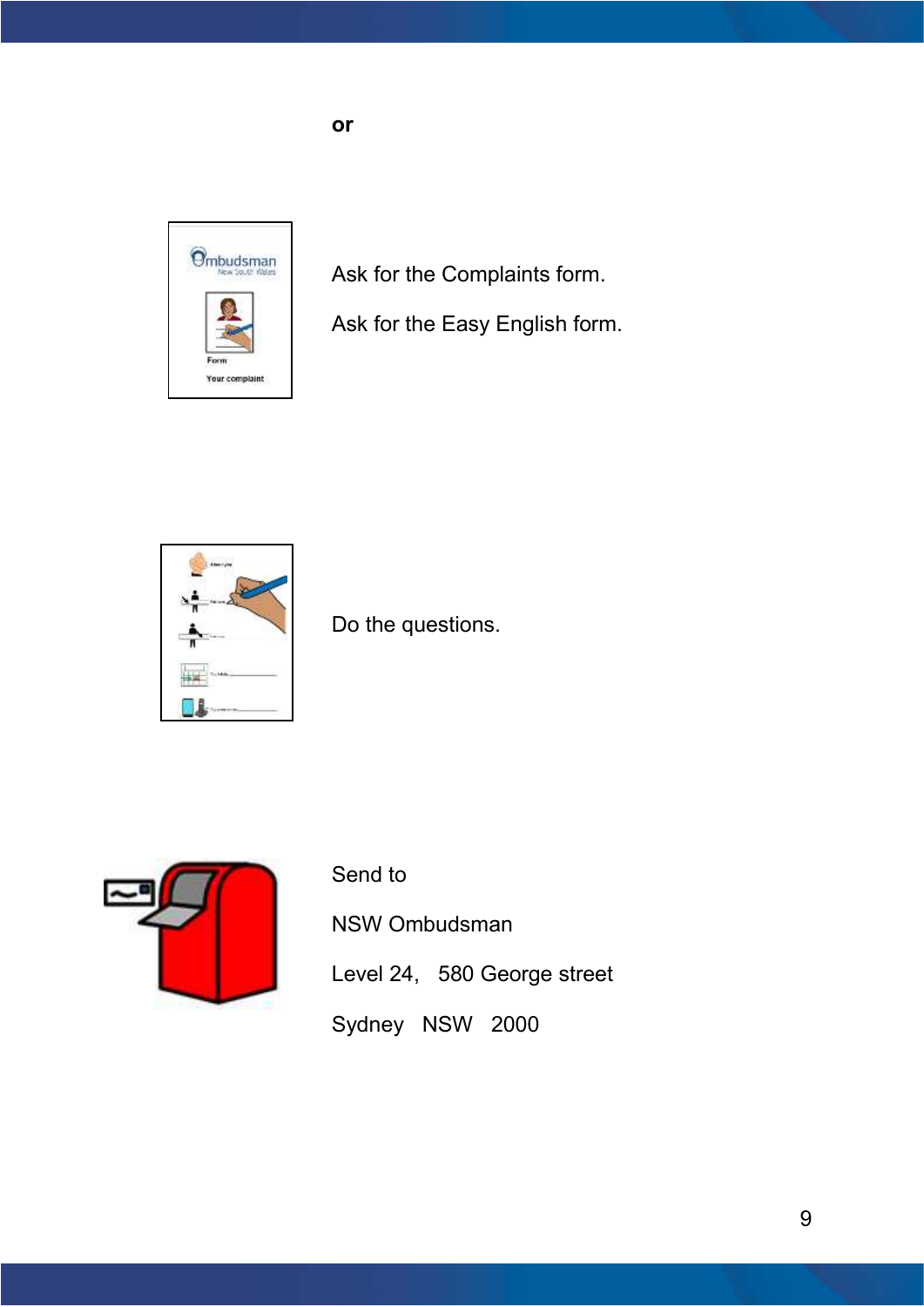

### **What do we do?**



We listen to you.



We can help you.

We talk about you can do.

You know how to fix the problem now.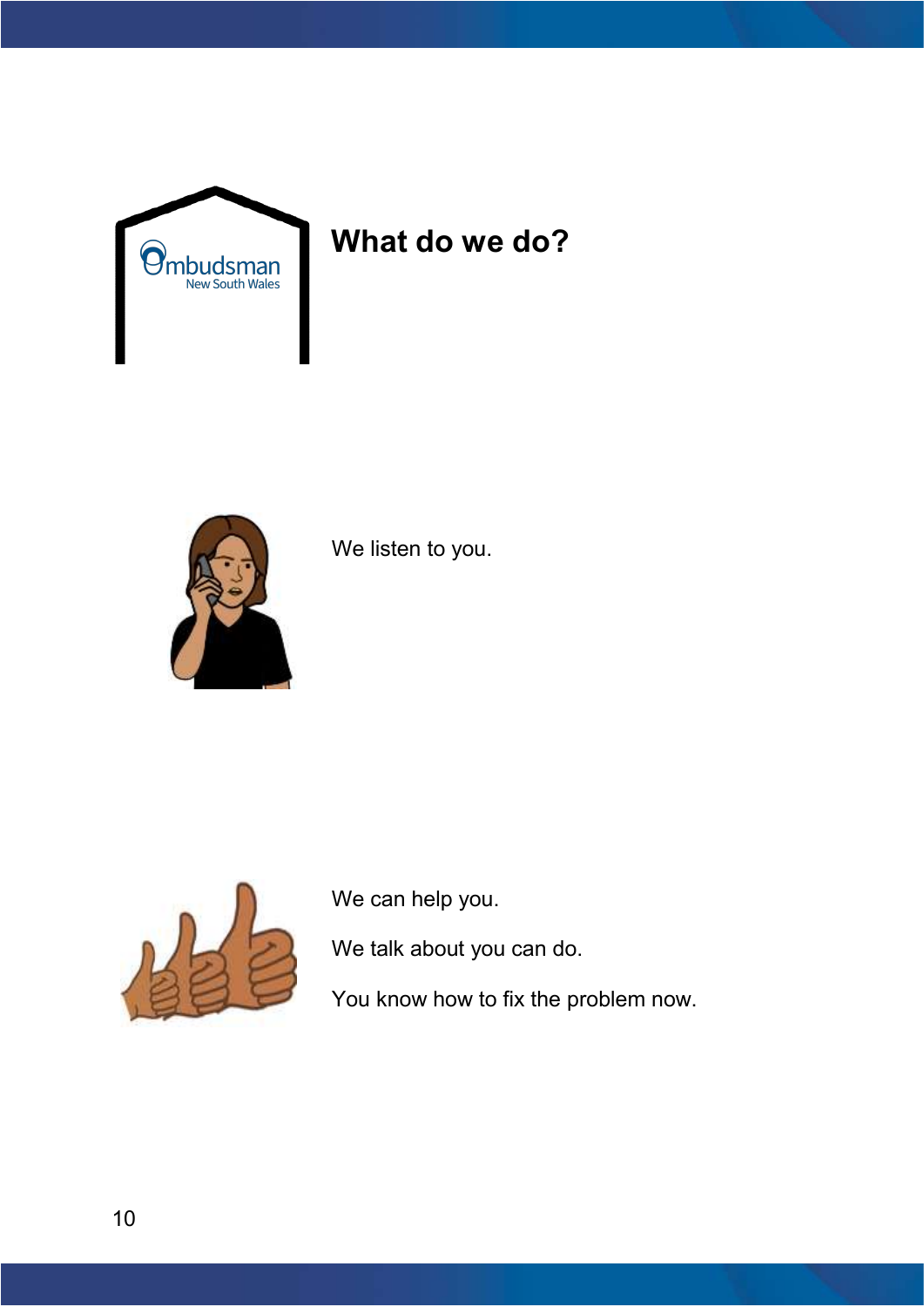

The phone call fixes the problem.

**Or** 



We can help you.

**But**



We can **not** fix it over the phone.

| $\Theta$ mbudsman<br><b>New South Wales</b> |
|---------------------------------------------|
|                                             |
|                                             |
|                                             |

We will write to you

It says

- we have your form
- what we will do next.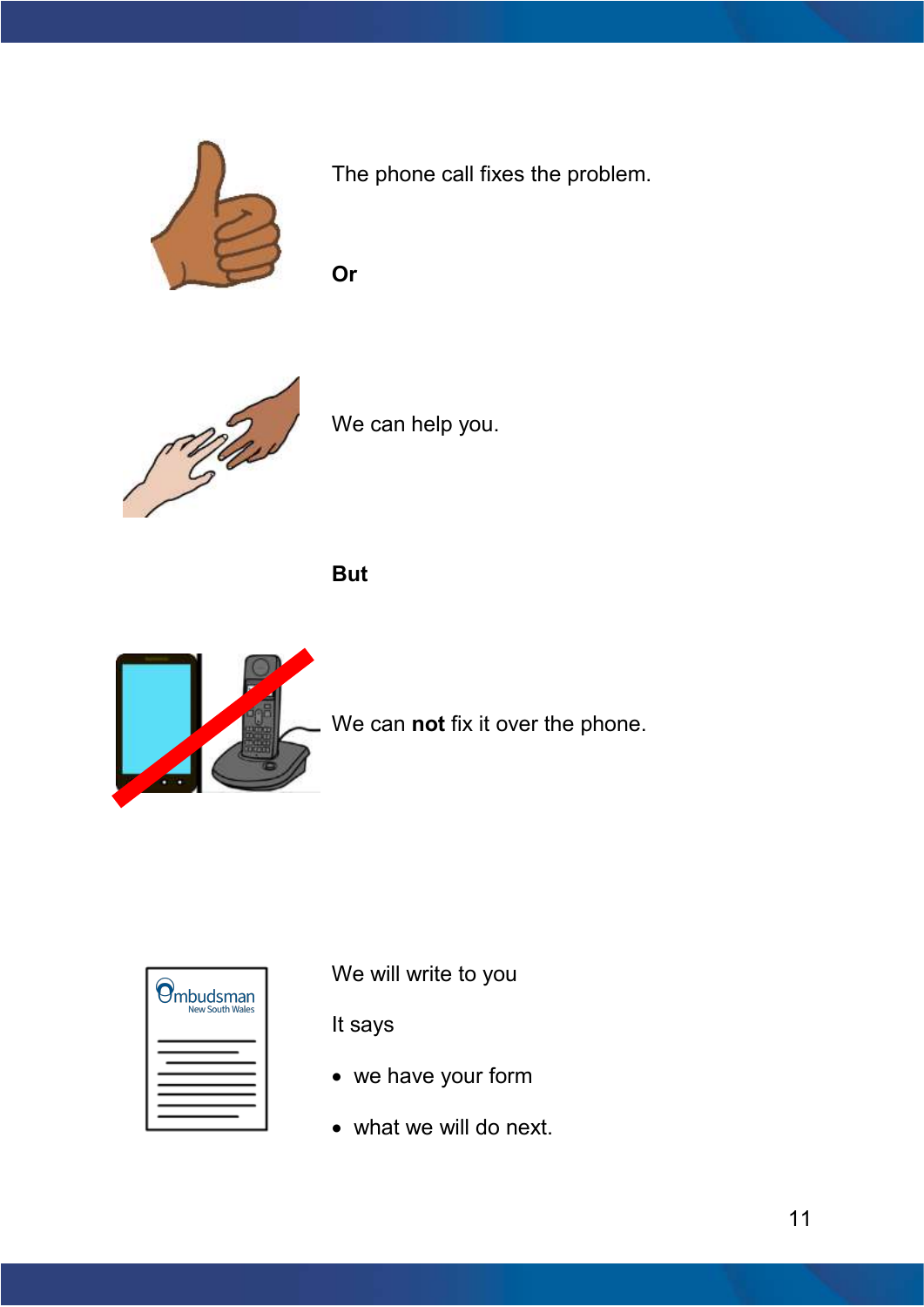

We look at your problem. We may talk to

- you
- the service
- other people you have asked to help you



We tell you

what we can do to fix the problem

**or**



we can **not** fix the problem.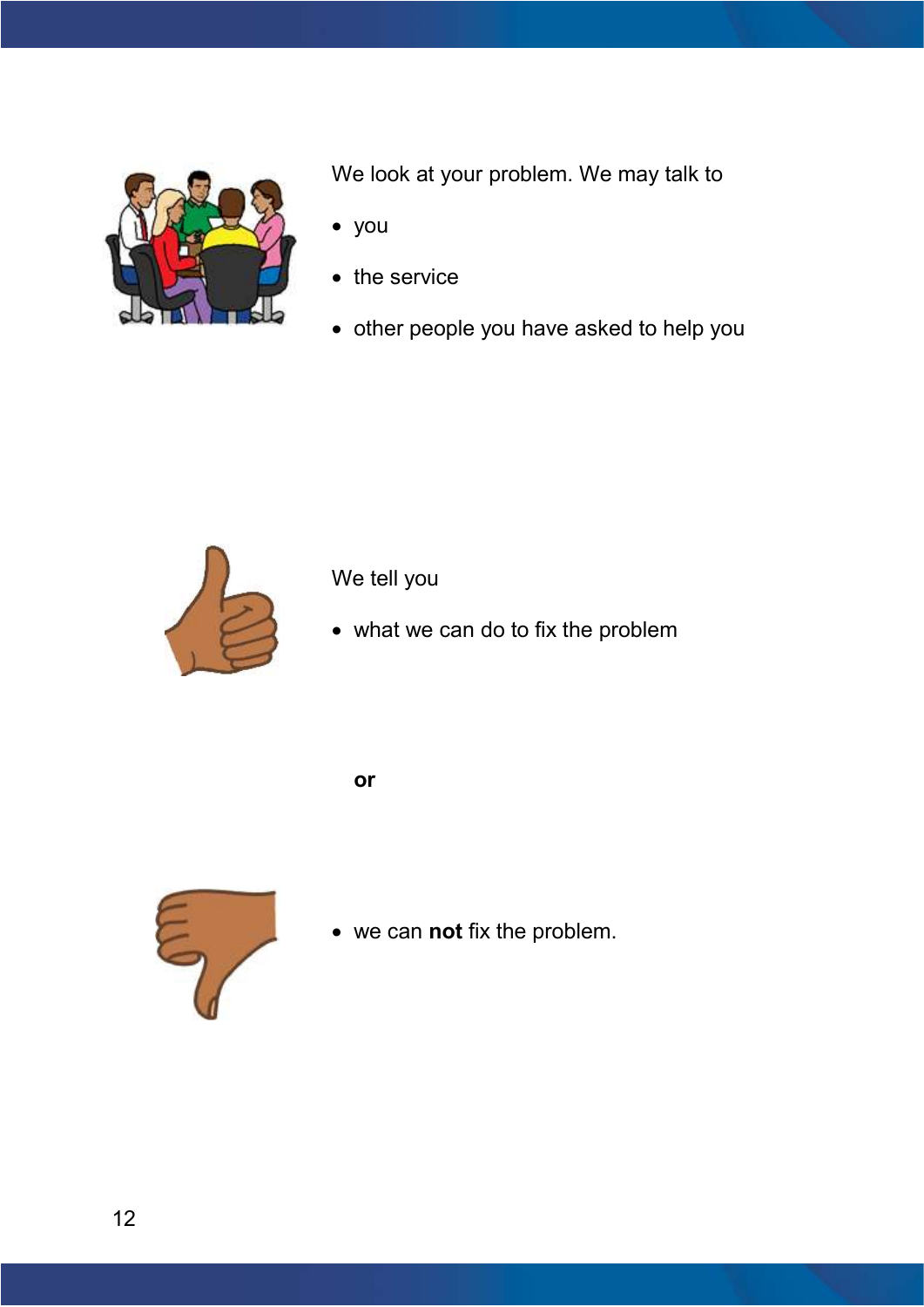

It may take a long time to work out what to do.

We will tell you what we are doing. We will

• call you



#### **or**

write to you.



You do **not** need to call us.



Some times you work out the problem. You do **not** need our help now. That is OK.

Tell us. We will stop our work too.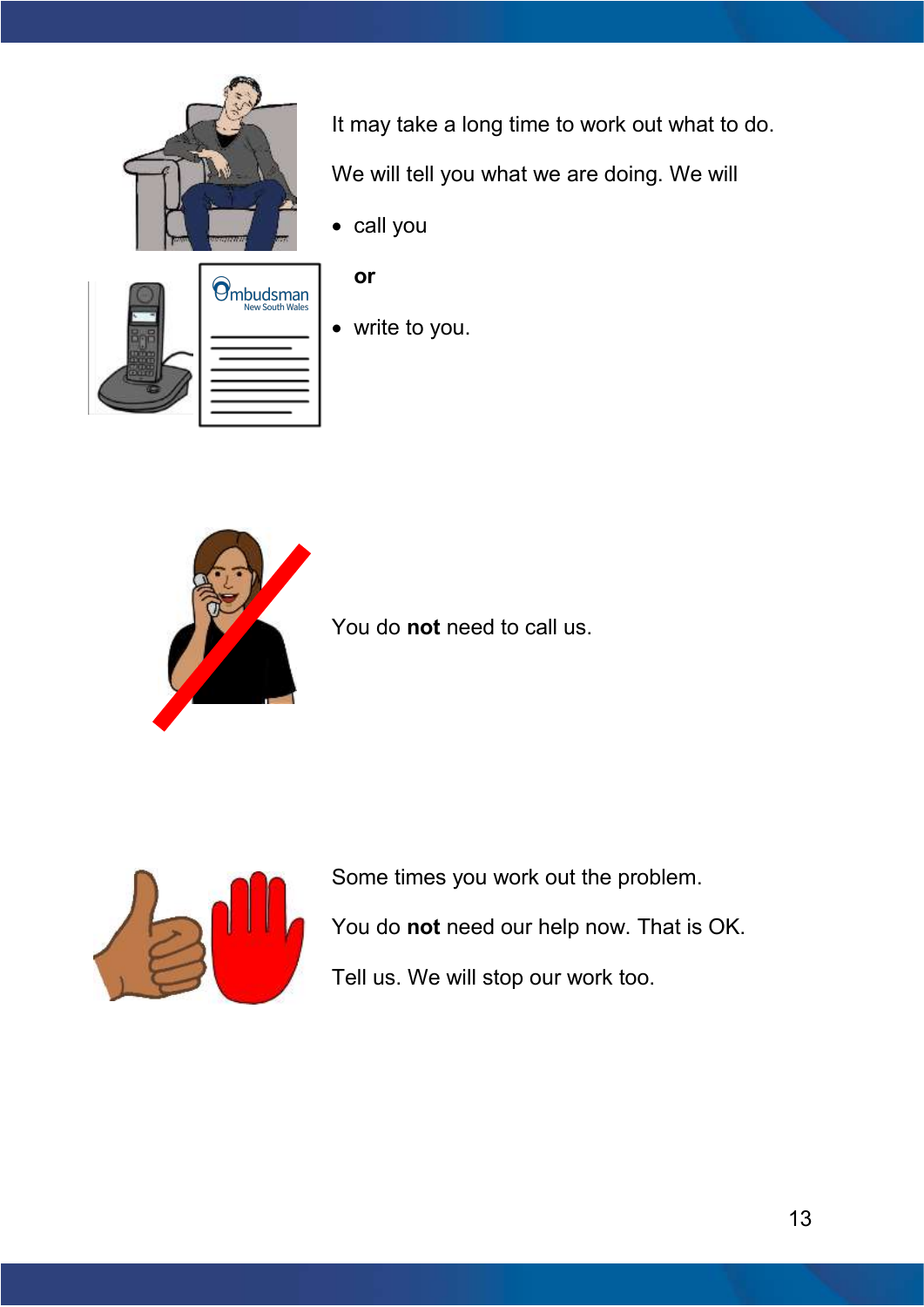

### **More information**



Call 1800 451 524



**or**



Go to [www.ombo.nsw.gov.au](http://www.ombo.nsw.gov.au/)

Look for Easy English on the home page.